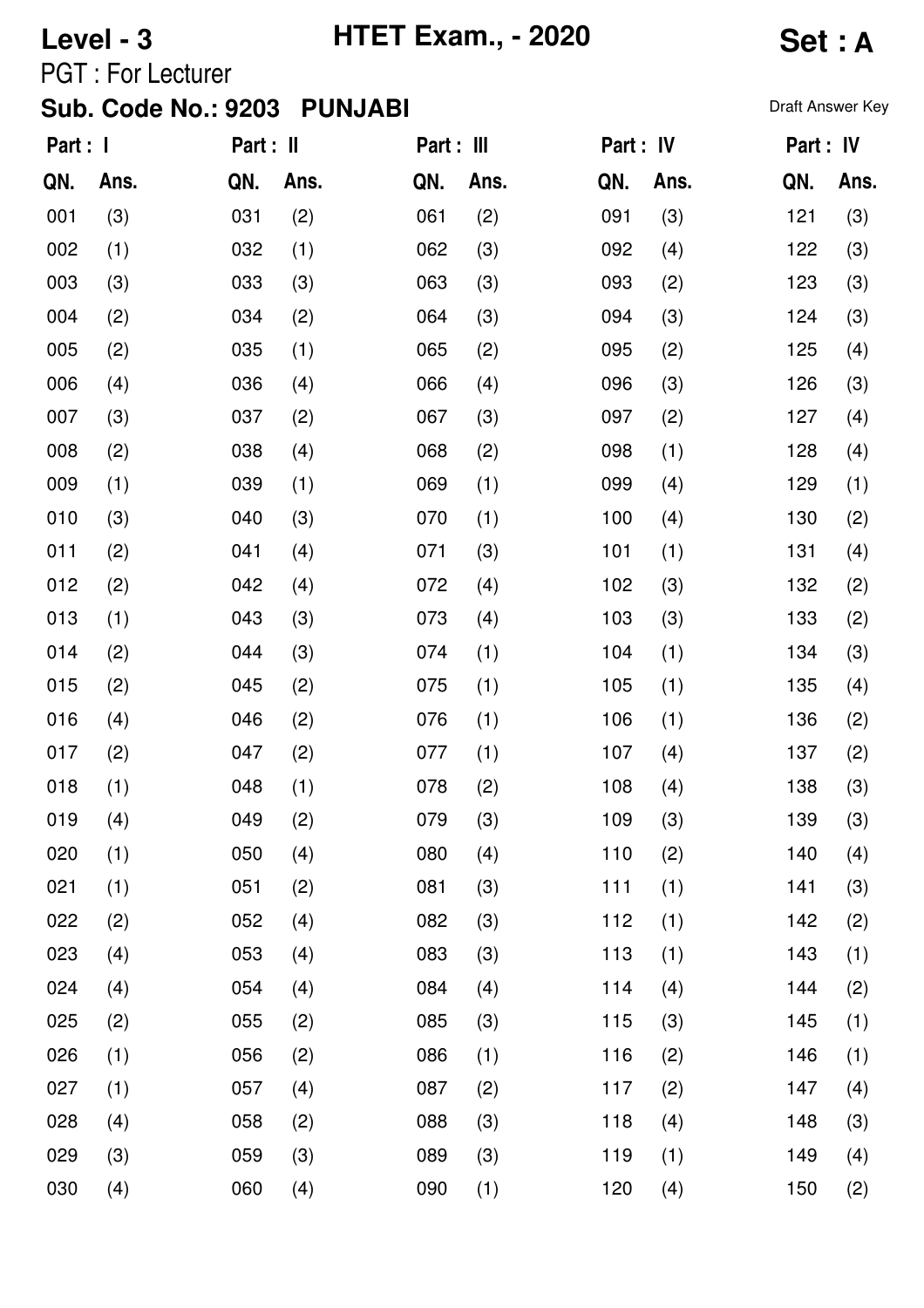**Level - 3 HTET Exam., - 2020 Set : B**

PGT : For Lecturer

| Part : I |      | Part : II |      | Part : III |      | Part : IV |      | Part : IV |      |
|----------|------|-----------|------|------------|------|-----------|------|-----------|------|
| QN.      | Ans. | QN.       | Ans. | QN.        | Ans. | QN.       | Ans. | QN.       | Ans. |
| 001      | (4)  | 031       | (3)  | 061        | (4)  | 091       | (4)  | 121       | (4)  |
| 002      | (2)  | 032       | (2)  | 062        | (2)  | 092       | (1)  | 122       | (1)  |
| 003      | (4)  | 033       | (4)  | 063        | (1)  | 093       | (4)  | 123       | (1)  |
| 004      | (1)  | 034       | (4)  | 064        | (3)  | 094       | (3)  | 124       | (2)  |
| 005      | (4)  | 035       | (3)  | 065        | (1)  | 095       | (4)  | 125       | (3)  |
| 006      | (1)  | 036       | (4)  | 066        | (2)  | 096       | (3)  | 126       | (2)  |
| 007      | (1)  | 037       | (2)  | 067        | (1)  | 097       | (4)  | 127       | (1)  |
| 008      | (2)  | 038       | (1)  | 068        | (2)  | 098       | (2)  | 128       | (3)  |
| 009      | (4)  | 039       | (4)  | 069        | (1)  | 099       | (3)  | 129       | (4)  |
| 010      | (4)  | 040       | (3)  | 070        | (3)  | 100       | (2)  | 130       | (1)  |
| 011      | (4)  | 041       | (2)  | 071        | (4)  | 101       | (1)  | 131       | (4)  |
| 012      | (1)  | 042       | (1)  | 072        | (3)  | 102       | (4)  | 132       | (1)  |
| 013      | (3)  | 043       | (3)  | 073        | (3)  | 103       | (3)  | 133       | (4)  |
| 014      | (1)  | 044       | (1)  | 074        | (3)  | 104       | (1)  | 134       | (1)  |
| 015      | (4)  | 045       | (2)  | 075        | (1)  | 105       | (3)  | 135       | (3)  |
| 016      | (2)  | 046       | (4)  | 076        | (1)  | 106       | (2)  | 136       | (3)  |
| 017      | (3)  | 047       | (4)  | 077        | (4)  | 107       | (4)  | 137       | (4)  |
| 018      | (3)  | 048       | (2)  | 078        | (3)  | 108       | (1)  | 138       | (1)  |
| 019      | (3)  | 049       | (4)  | 079        | (2)  | 109       | (2)  | 139       | (4)  |
| 020      | (2)  | 050       | (3)  | 080        | (4)  | 110       | (2)  | 140       | (4)  |
| 021      | (2)  | 051       | (2)  | 081        | (2)  | 111       | (3)  | 141       | (3)  |
| 022      | (3)  | 052       | (2)  | 082        | (1)  | 112       | (2)  | 142       | (1)  |
| 023      | (1)  | 053       | (2)  | 083        | (3)  | 113       | (2)  | 143       | (2)  |
| 024      | (2)  | 054       | (1)  | 084        | (1)  | 114       | (3)  | 144       | (3)  |
| 025      | (1)  | 055       | (2)  | 085        | (4)  | 115       | (4)  | 145       | (2)  |
| 026      | (2)  | 056       | (4)  | 086        | (3)  | 116       | (3)  | 146       | (4)  |
| 027      | (2)  | 057       | (2)  | 087        | (3)  | 117       | (4)  | 147       | (3)  |
| 028      | (2)  | 058       | (4)  | 088        | (3)  | 118       | (1)  | 148       | (2)  |
| 029      | (2)  | 059       | (2)  | 089        | (3)  | 119       | (3)  | 149       | (3)  |
| 030      | (1)  | 060       | (4)  | 090        | (3)  | 120       | (2)  | 150       | (2)  |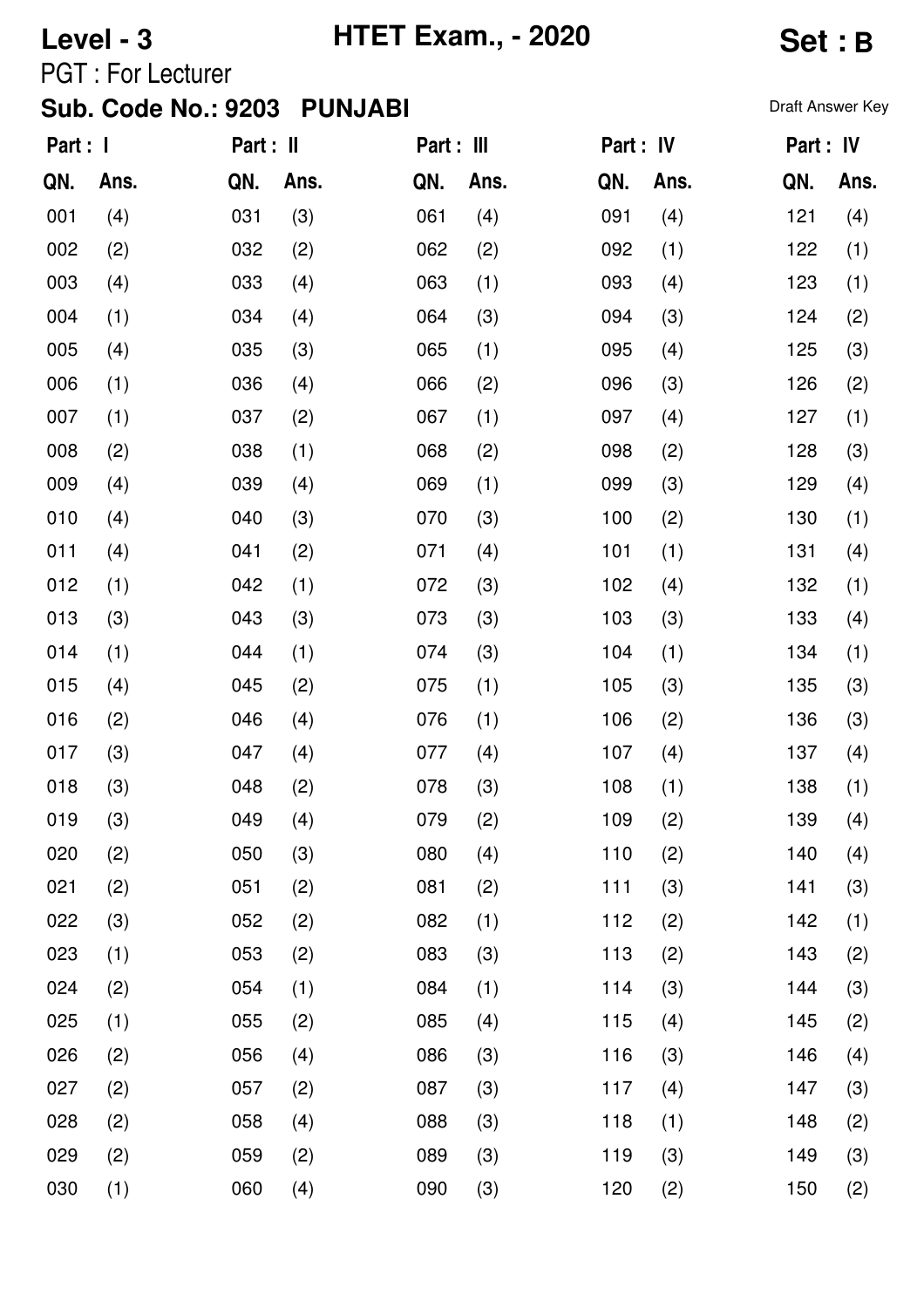**Level - 3 HTET Exam., - 2020 Set : C**

PGT : For Lecturer

| Part : I |      | Part : II |      | Part : III |      | Part : IV |      | Part : IV |      |
|----------|------|-----------|------|------------|------|-----------|------|-----------|------|
| QN.      | Ans. | QN.       | Ans. | QN.        | Ans. | QN.       | Ans. | QN.       | Ans. |
| 001      | (1)  | 031       | (4)  | 061        | (3)  | 091       | (2)  | 121       | (4)  |
| 002      | (4)  | 032       | (4)  | 062        | (3)  | 092       | (1)  | 122       | (1)  |
| 003      | (2)  | 033       | (2)  | 063        | (1)  | 093       | (4)  | 123       | (1)  |
| 004      | (3)  | 034       | (3)  | 064        | (3)  | 094       | (1)  | 124       | (3)  |
| 005      | (1)  | 035       | (1)  | 065        | (2)  | 095       | (3)  | 125       | (3)  |
| 006      | (3)  | 036       | (2)  | 066        | (2)  | 096       | (2)  | 126       | (3)  |
| 007      | (1)  | 037       | (1)  | 067        | (4)  | 097       | (4)  | 127       | (1)  |
| 008      | (2)  | 038       | (1)  | 068        | (1)  | 098       | (3)  | 128       | (1)  |
| 009      | (2)  | 039       | (3)  | 069        | (1)  | 099       | (1)  | 129       | (4)  |
| 010      | (1)  | 040       | (2)  | 070        | (3)  | 100       | (1)  | 130       | (4)  |
| 011      | (3)  | 041       | (4)  | 071        | (1)  | 101       | (2)  | 131       | (3)  |
| 012      | (4)  | 042       | (3)  | 072        | (3)  | 102       | (4)  | 132       | (2)  |
| 013      | (3)  | 043       | (4)  | 073        | (1)  | 103       | (3)  | 133       | (2)  |
| 014      | (4)  | 044       | (2)  | 074        | (4)  | 104       | (3)  | 134       | (3)  |
| 015      | (2)  | 045       | (3)  | 075        | (2)  | 105       | (4)  | 135       | (4)  |
| 016      | (4)  | 046       | (4)  | 076        | (4)  | 106       | (4)  | 136       | (1)  |
| 017      | (2)  | 047       | (2)  | 077        | (4)  | 107       | (3)  | 137       | (1)  |
| 018      | (4)  | 048       | (1)  | 078        | (1)  | 108       | (2)  | 138       | (2)  |
| 019      | (2)  | 049       | (2)  | 079        | (3)  | 109       | (2)  | 139       | (4)  |
| 020      | (1)  | 050       | (2)  | 080        | (2)  | 110       | (3)  | 140       | (2)  |
| 021      | (1)  | 051       | (4)  | 081        | (3)  | 111       | (4)  | 141       | (1)  |
| 022      | (4)  | 052       | (2)  | 082        | (3)  | 112       | (2)  | 142       | (1)  |
| 023      | (2)  | 053       | (2)  | 083        | (1)  | 113       | (2)  | 143       | (3)  |
| 024      | (2)  | 054       | (2)  | 084        | (3)  | 114       | (2)  | 144       | (3)  |
| 025      | (3)  | 055       | (4)  | 085        | (3)  | 115       | (3)  | 145       | (3)  |
| 026      | (4)  | 056       | (4)  | 086        | (4)  | 116       | (1)  | 146       | (2)  |
| 027      | (2)  | 057       | (4)  | 087        | (1)  | 117       | (4)  | 147       | (2)  |
| 028      | (1)  | 058       | (2)  | 088        | (3)  | 118       | (3)  | 148       | (4)  |
| 029      | (1)  | 059       | (4)  | 089        | (2)  | 119       | (3)  | 149       | (4)  |
| 030      | (2)  | 060       | (3)  | 090        | (3)  | 120       | (4)  | 150       | (4)  |